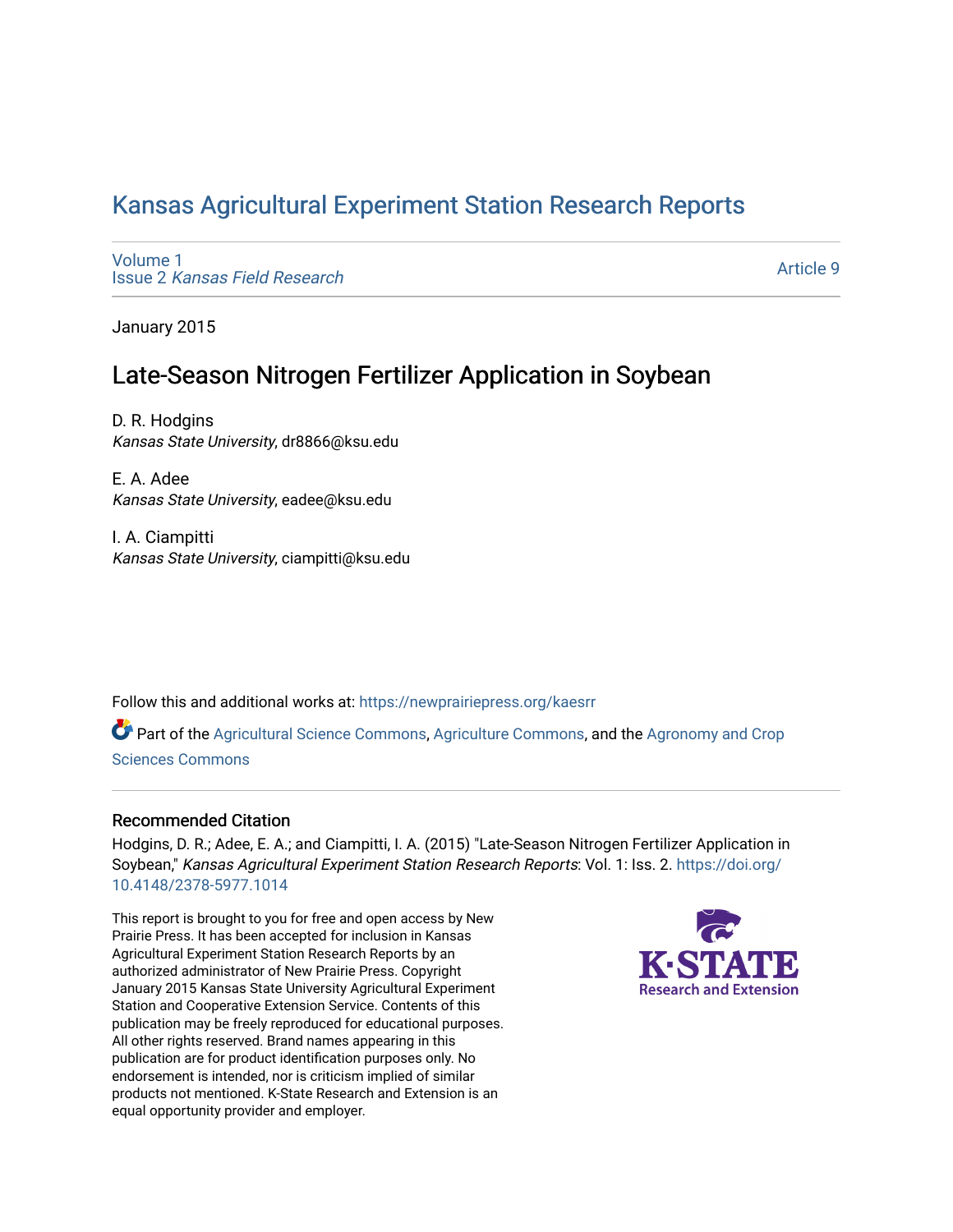## Late-Season Nitrogen Fertilizer Application in Soybean

### **Abstract**

Field experiments were conducted at the Kansas River Valley Experiment Field, located near Rossville and Topeka, KS, in the summer of 2014 to evaluate effects of late-season nitrogen (N) fertilizer application on modern soybean genotypes. A unique fertilizer N source (urea) was applied at five N rates (0, 40, 80, 120, and 160 lb N/a) to soybean at the R3 growth stage. The main objective was to determine if late-season N application has an agronomical benefit to soybean producers. Overall soybean yields ranged from 43.7 to 57.5 bu/a considering both experimental fields. At Rossville, sudden death syndrome (SDS) affected the final soybean yield potential. Application of late-season N fertilizer did not significantly increase soybean yields at the evaluated sites. Maximum soybean yields, 46 bu/a at Rossville and 57 bu/a at Topeka, were documented at the 0-N fertilizer rate.

### Keywords

soybean, late-season nitrogen fertilizer, yield

#### Creative Commons License



This work is licensed under a [Creative Commons Attribution 4.0 License](https://creativecommons.org/licenses/by/4.0/).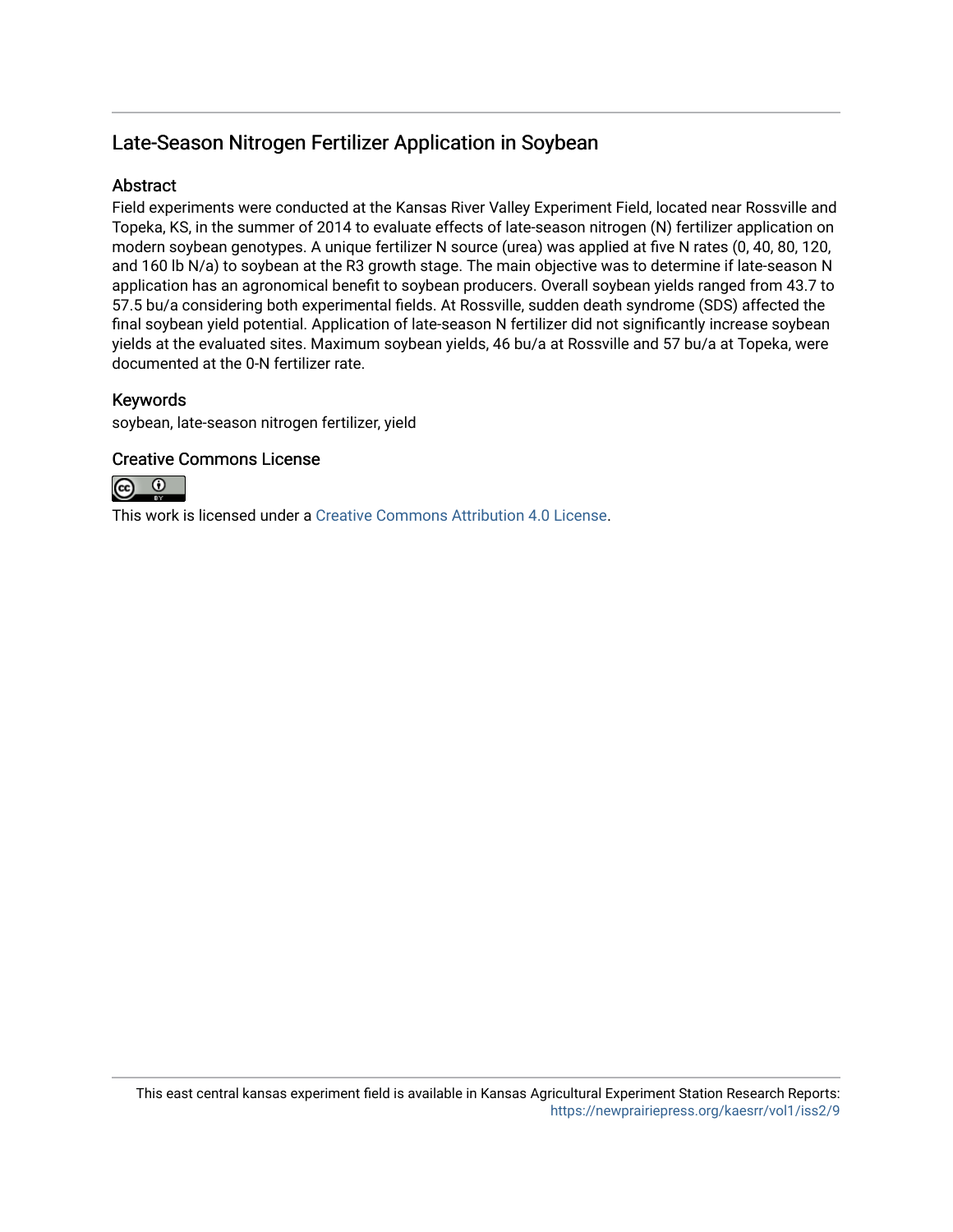

Kansas Fertilizer Research 2015



# Late-Season Nitrogen Fertilizer Application in Soybean

## *D. Hodgins, E. Adee, and I.A. Ciampitti*

## Summary

Field experiments were conducted at the Kansas River Valley Experiment Field, located near Rossville and Topeka, KS, in the summer of 2014 to evaluate effects of late-season nitrogen (N) fertilizer application on modern soybean genotypes. A unique fertilizer N source (urea) was applied at five N rates (0, 40, 80, 120, and 160 lb N/a) to soybean at the R3 growth stage. The main objective was to determine if late-season N application has an agronomical benefit to soybean producers. Overall soybean yields ranged from 43.7 to 57.5 bu/a considering both experimental fields. At Rossville, sudden death syndrome (SDS) affected the final soybean yield potential. Application of late-season N fertilizer did not significantly increase soybean yields at the evaluated sites. Maximum soybean yields, 46 bu/a at Rossville and 57 bu/a at Topeka, were documented at the 0-N fertilizer rate.

## **Introduction**

Increasing soybean yields is associated with larger N demand. The ability to sustain N fixation by the rhizobia during the late season can be compromised, restricting the capability of the crop to supply all of the N required for optimum grain-filling and final grain N content. Previous studies investigating the effects of late-season N fertilizer application have shown contrasting outcomes. A common pattern is to report fertilizer N responses in sites where average soybean yields were above 50 to 60 bu/a. Therefore, the effects of extra N application late in the crop growing season might be important to consider in high-yielding soybean systems.

## **Procedures**

The Topeka experiment was conducted on Eudora silt loam soil. The soybean variety was Asgrow 3833, which was planted on May 21 with a Kinze split-row planter in 15-in. rows at a population 140,000 seeds/a, with no fertilizer applied before planting. Fertilizer N rates were applied at 0, 40, 80, 120, and 160 lb/a. Each fertilizer treatment was replicated four times, providing a total of 20 plots per experiment. Plot size was 20 ft (16 rows)  $\times$  30 ft. Fertilizer N was applied close to the R3 growth stage (August 18). The soybean was harvested on October 15.

The Rossville experiment was conducted on Eudora silt loam soil. Midland 3633N soybean was planted on May 14 with a Kinze split-row planter in 15-in. rows at a popu-